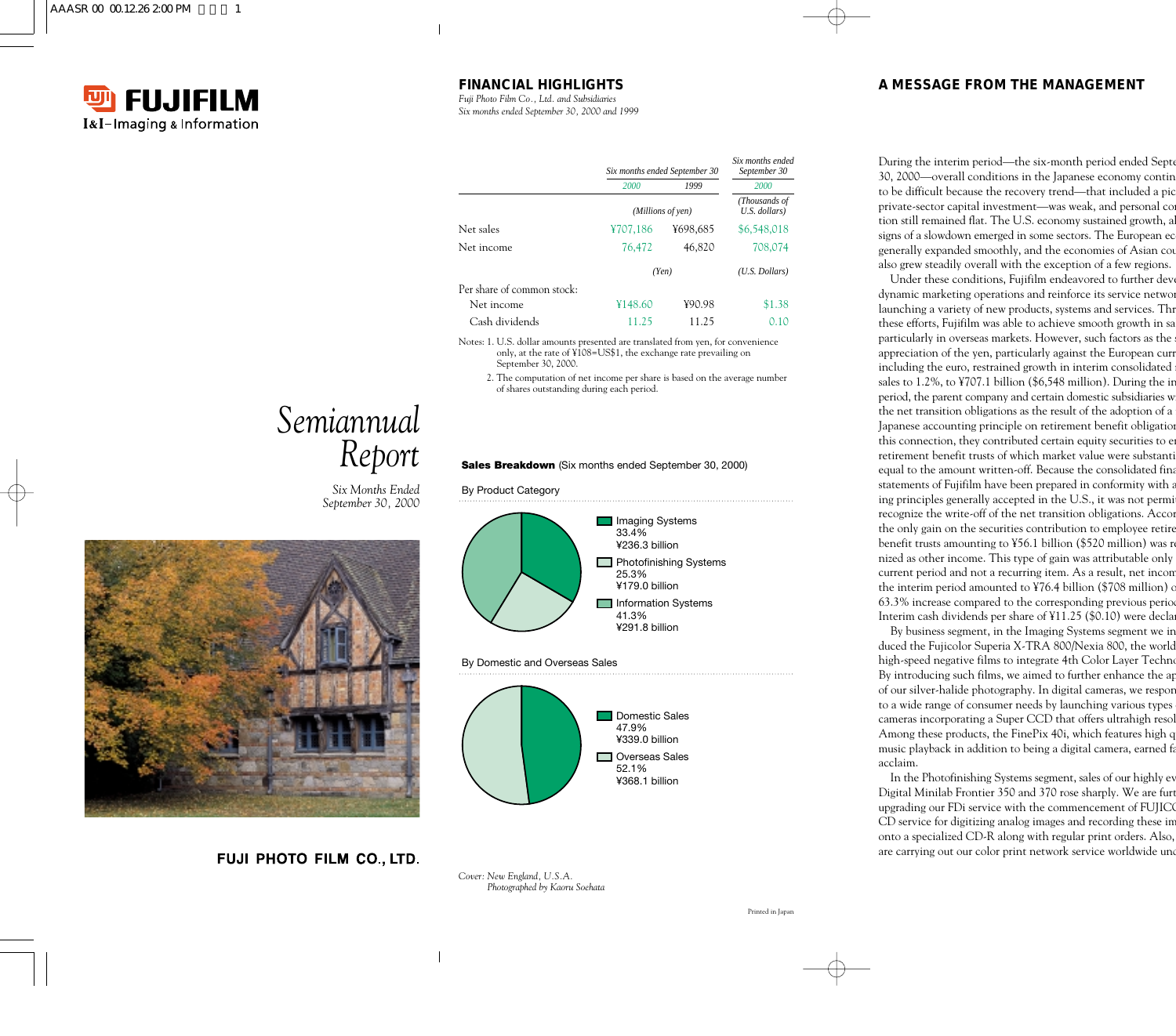During the interim period—the six-month period ended September 30, 2000—overall conditions in the Japanese economy continued to be difficult because the recovery trend—that included a pickup in private-sector capital investment—was weak, and personal consumption still remained flat. The U.S. economy sustained growth, although signs of a slowdown emerged in some sectors. The European economy generally expanded smoothly, and the economies of Asian countries also grew steadily overall with the exception of a few regions.

Under these conditions, Fujifilm endeavored to further develop its dynamic marketing operations and reinforce its service network by launching a variety of new products, systems and services. Through these efforts, Fujifilm was able to achieve smooth growth in sales, particularly in overseas markets. However, such factors as the sharp appreciation of the yen, particularly against the European currencies, including the euro, restrained growth in interim consolidated net sales to 1.2%, to ¥707.1 billion (\$6,548 million). During the interim period, the parent company and certain domestic subsidiaries wrote-off the net transition obligations as the result of the adoption of a new Japanese accounting principle on retirement benefit obligations. In this connection, they contributed certain equity securities to employee retirement benefit trusts of which market value were substantially equal to the amount written-off. Because the consolidated financial statements of Fujifilm have been prepared in conformity with accounting principles generally accepted in the U.S., it was not permitted to recognize the write-off of the net transition obligations. Accordingly, the only gain on the securities contribution to employee retirement benefit trusts amounting to ¥56.1 billion (\$520 million) was recognized as other income. This type of gain was attributable only to the current period and not a recurring item. As a result, net income for the interim period amounted to ¥76.4 billion (\$708 million) or 63.3% increase compared to the corresponding previous period. Interim cash dividends per share of ¥11.25 (\$0.10) were declared.

By business segment, in the Imaging Systems segment we introduced the Fujicolor Superia X-TRA 800/Nexia 800, the world's first high-speed negative films to integrate 4th Color Layer Technology. By introducing such films, we aimed to further enhance the appeal of our silver-halide photography. In digital cameras, we responded to a wide range of consumer needs by launching various types of new cameras incorporating a Super CCD that offers ultrahigh resolution. Among these products, the FinePix 40i, which features high quality music playback in addition to being a digital camera, earned fair acclaim.

In the Photofinishing Systems segment, sales of our highly evaluated Digital Minilab Frontier 350 and 370 rose sharply. We are further upgrading our FDi service with the commencement of FUJICOLOR CD service for digitizing analog images and recording these images onto a specialized CD-R along with regular print orders. Also, we are carrying out our color print network service worldwide under

the Print@FUJICOLOR brand as we progress with print service via the Internet.

In the Information Systems segment, among graphic arts products, our computer-to-plate (CTP) systems continued to earn extensive acclaim. In medical diagnostic products, we expanded sales of Fuji Computed Radiography (FCR), digital X-ray diagnosis systems. We also recorded robust sales of such LCD materials as WV FILM, FUJI-TAC and TRANSER. Our DLTape™IV and DDS4 computer data storage media that integrates the unparalleled Advance Super Thin-Layer and High-Output Metal Media (ATOMM) technology continued to be highly praised.

The operating environment for Fujifilm remains difficult, owing to such factors as the ongoing yen appreciation trend. As part of extensive efforts to expand its I&I (Imaging and Information) business domain, Fujifilm will use its own independently developed technologies and aggressively introduce unique new products, systems and services in advance of others. We will also build strong R&D, production, sales and service networks as domestic and overseas group companies work together to fortify the competitiveness of the Fujifilm Group. In addition, we will progress with efforts to reduce total costs and build a solid corporate structure. At the same time, we will strengthen, maintain and upgrade our framework for strictly adhering to corporate ethics and for taking measures to respond to environmental problems and product safety issues.

In closing, we would like to express our sincere appreciation for all the day-to-day cooperation we have received from shareholders, customers and business partners. We hope for your support and encouragement.

December 2000

Minoru Ohnishi Chairman and Chief Executive Officer

Masayiki 44 uniyihi

Masayuki Muneyuki

Vice Chairman<br>Thì gànha Luainn

Shigetaka Komori President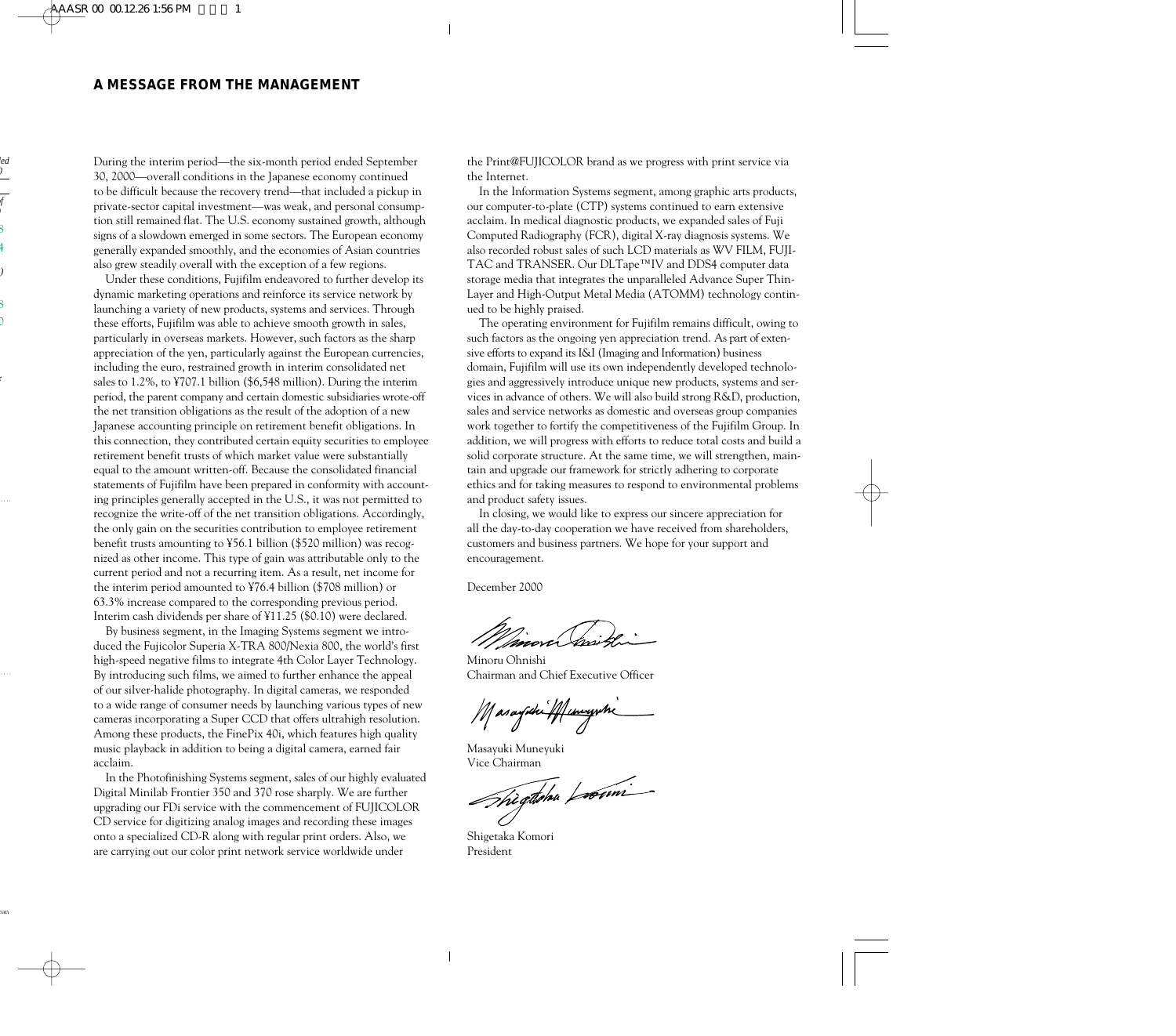# **CONSOLIDATED BALANCE SHEETS (Unaudited)**

*Fuji Photo Film Co., Ltd. and Subsidiaries September 30, 2000 and 1999*

|                                           | September 30      |                   |                                |
|-------------------------------------------|-------------------|-------------------|--------------------------------|
| Assets                                    | 2000              | 1999              | 2000                           |
|                                           | (Millions of yen) |                   | (Thousands of<br>U.S. dollars) |
| Current assets:                           |                   |                   |                                |
| Cash and cash equivalents                 | 638,881<br>¥      | 638,824<br>¥      | \$5,915,565                    |
| Marketable securities                     | 30,017            | 182,347           | 277,935                        |
| Notes and accounts receivable:            |                   |                   |                                |
| Trade                                     | 261,508           | 240,483           | 2,421,370                      |
| Affiliated companies                      | 45,783            | 41,679            | 423,917                        |
| Allowance for doubtful                    |                   |                   |                                |
| receivables                               | (8,947)           | (8,560)           | (82, 842)                      |
| Inventories                               | 235,281           | 221,298           | 2,178,528                      |
| Deferred income taxes                     | 38,024            | 16,220            | 352,074                        |
| Prepaid expenses and other                | 14,975            | 14,625            | 138,657                        |
| Total current assets                      | 1,255,522         | 1,346,916         | 11,625,204                     |
| Investments and long-term<br>receivables: |                   |                   |                                |
| Investments in and advances               |                   |                   |                                |
| to affiliated companies                   | 173,830           | 167,331           | 1,609,537                      |
| Investment securities                     | 239,182           | 113,134           | 2,214,648                      |
| Long-term receivables                     | 19,690<br>432,702 | 16,480<br>296,945 | 182,315<br>4,006,500           |
|                                           |                   |                   |                                |
| Property, plant and equipment:            |                   |                   |                                |
| Land                                      | 45,591            | 44,456            | 422,139                        |
| Buildings                                 | 323,633           | 324,568           | 2,996,602                      |
| Machinery and equipment                   | 1,021,564         | 1,003,822         | 9,458,926                      |
| Construction in progress                  | 43,317            | 21,344            | 401,083                        |
|                                           | 1,434,105         | 1,394,190         | 13,278,750                     |
| Less accumulated depreciation             | (964, 770)        | (936, 882)        | (8,933,056)                    |
|                                           | 469,335           | 457,308           | 4,345,694                      |
| Other assets:                             |                   |                   |                                |
| Intangible assets, net                    | 43,572            | 65,263            | 403,445                        |
| Deferred income taxes                     | 9,585             | 5,715             | 88,750                         |
| Other                                     | 33,335            | 23,191            | 308,657                        |
|                                           | 86,492            | 94,169            | 800,852                        |
| Total assets                              | ¥2,244,051        | ¥2,195,338        | \$20,778,250                   |

|                                                                                                                       | September 30      |              |                                |
|-----------------------------------------------------------------------------------------------------------------------|-------------------|--------------|--------------------------------|
| Liabilities and shareholders' equity                                                                                  | 2000              | 1999         | 2000                           |
|                                                                                                                       | (Millions of yen) |              | (Thousands of<br>U.S. dollars) |
| Current liabilities:                                                                                                  |                   |              |                                |
| Short-term debt                                                                                                       | ¥<br>156,446      | 144,535<br>¥ | \$1,448,574                    |
| Notes and accounts payable:                                                                                           |                   |              |                                |
| Trade                                                                                                                 | 151,885           | 134,968      | 1,406,343                      |
| Construction                                                                                                          | 32,609            | 26,338       | 301,935                        |
| Affiliated companies                                                                                                  | 10,311            | 9,460        | 95,472                         |
| Accrued income taxes                                                                                                  | 34,090            | 29,616       | 315,648                        |
| Accrued liabilities                                                                                                   | 91,306            | 89,213       | 845,426                        |
| Other current liabilities                                                                                             | 23,715            | 28,154       | 219,583                        |
| Total current liabilities                                                                                             | 500,362           | 462,284      | 4,632,981                      |
| Long-term debt                                                                                                        | 25,420            | 37,328       | 235,370                        |
| Accrued pension and                                                                                                   |                   |              |                                |
| severance costs                                                                                                       | 22,105            | 96,800       | 204,676                        |
| Deferred income taxes                                                                                                 | 39,892            | 8,631        | 369,370                        |
| Customers' guarantee deposits                                                                                         |                   |              |                                |
| and other                                                                                                             | 41,391            | 44,038       | 383,250                        |
| Minority interests in subsidiaries                                                                                    | 24,442            | 21,918       | 226,315                        |
| Shareholders' equity:<br>Common stock, ¥50 par value:<br>Authorized: 800,000,000 shares<br>Issued: 514,625,728 shares | 40,363            | 40,363       | 373,732                        |
| Additional paid-in capital                                                                                            | 68,135            | 68,135       | 630,880                        |
| Retained earnings                                                                                                     | 1,514,164         | 1,411,195    | 14,020,037                     |
| Accumulated other                                                                                                     |                   |              |                                |
| comprehensive income (loss)                                                                                           | (32, 223)         | 4,646        | (298,361)                      |
| Total shareholders' equity                                                                                            | 1,590,439         | 1,524,339    | 14,726,288                     |
| Total liabilities and                                                                                                 |                   |              |                                |

shareholders' equity ¥2,244,051 ¥2,195,338 \$20,778,250